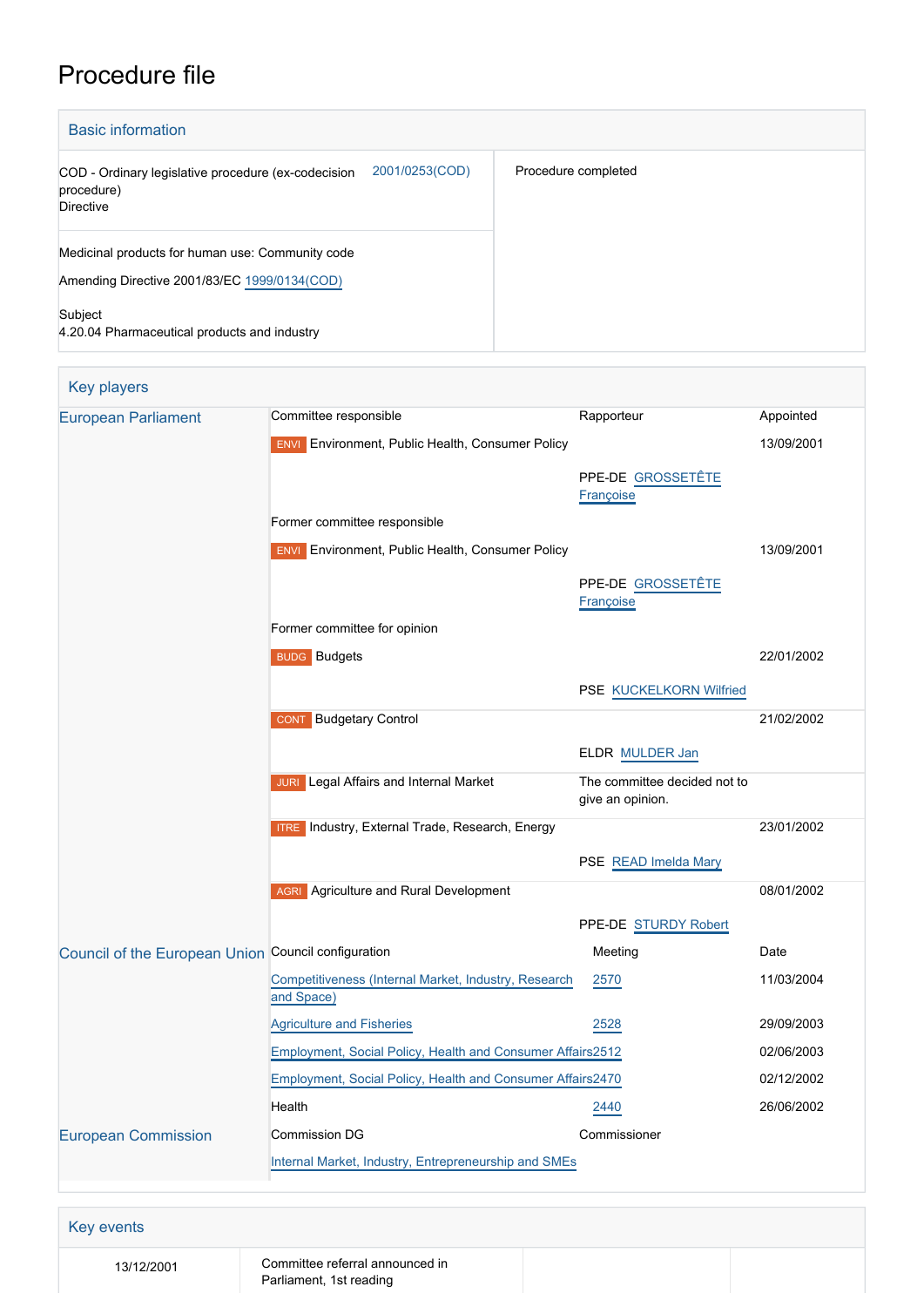| 26/06/2002 | Debate in Council                                          | 2440         | Summary |
|------------|------------------------------------------------------------|--------------|---------|
| 02/10/2002 | Vote in committee, 1st reading                             |              | Summary |
| 02/10/2002 | Committee report tabled for plenary, 1st<br>reading        | A5-0340/2002 |         |
| 22/10/2002 | Debate in Parliament                                       | T.           |         |
| 23/10/2002 | Decision by Parliament, 1st reading                        | T5-0505/2002 | Summary |
| 02/12/2002 | Debate in Council                                          | 2470         | Summary |
| 09/10/2003 | Committee referral announced in<br>Parliament, 2nd reading |              |         |
| 27/11/2003 | Vote in committee, 2nd reading                             |              | Summary |
| 16/12/2003 | Debate in Parliament                                       | V.           |         |
| 17/12/2003 | Decision by Parliament, 2nd reading                        | T5-0577/2003 | Summary |
| 11/03/2004 | Act approved by Council, 2nd reading                       |              |         |
| 31/03/2004 | Final act signed                                           |              |         |
| 31/03/2004 | End of procedure in Parliament                             |              |         |
| 30/04/2004 | Final act published in Official Journal                    |              |         |

| <b>Technical information</b> |                                                                        |
|------------------------------|------------------------------------------------------------------------|
| Procedure reference          | 2001/0253(COD)                                                         |
| Procedure type               | COD - Ordinary legislative procedure (ex-codecision procedure)         |
| Procedure subtype            | Legislation                                                            |
| Legislative instrument       | Directive                                                              |
|                              | Amending Directive 2001/83/EC 1999/0134(COD)                           |
| Legal basis                  | EC Treaty (after Amsterdam) EC 095; EC Treaty (after Amsterdam) EC 152 |
| Stage reached in procedure   | Procedure completed                                                    |
| Committee dossier            | ENVI/5/16947                                                           |
|                              |                                                                        |

## Documentation gateway

| Legislative proposal                              |             | COM(2001)0404 | 26/11/2001 | EC.        | Summary |
|---------------------------------------------------|-------------|---------------|------------|------------|---------|
| Committee draft report                            |             | PE290.143     | 21/05/2002 | <b>EP</b>  |         |
| Committee opinion                                 | <b>AGRI</b> | PE307.225/DEF | 19/06/2002 | <b>EP</b>  |         |
| Committee opinion                                 | <b>ITRE</b> | PE316.248/DEF | 20/06/2002 | EP         |         |
| Committee opinion                                 | <b>CONT</b> | PE305.679/DEF | 21/06/2002 | EP         |         |
| Committee opinion                                 | <b>BUDG</b> | PE318.692/DEF | 03/07/2002 | EP         |         |
| Amendments tabled in committee                    |             | PE290.143/AM  | 29/08/2002 | EP         |         |
| Economic and Social Committee: opinion,<br>report |             | CES1007/2002  | 18/09/2002 | <b>ESC</b> |         |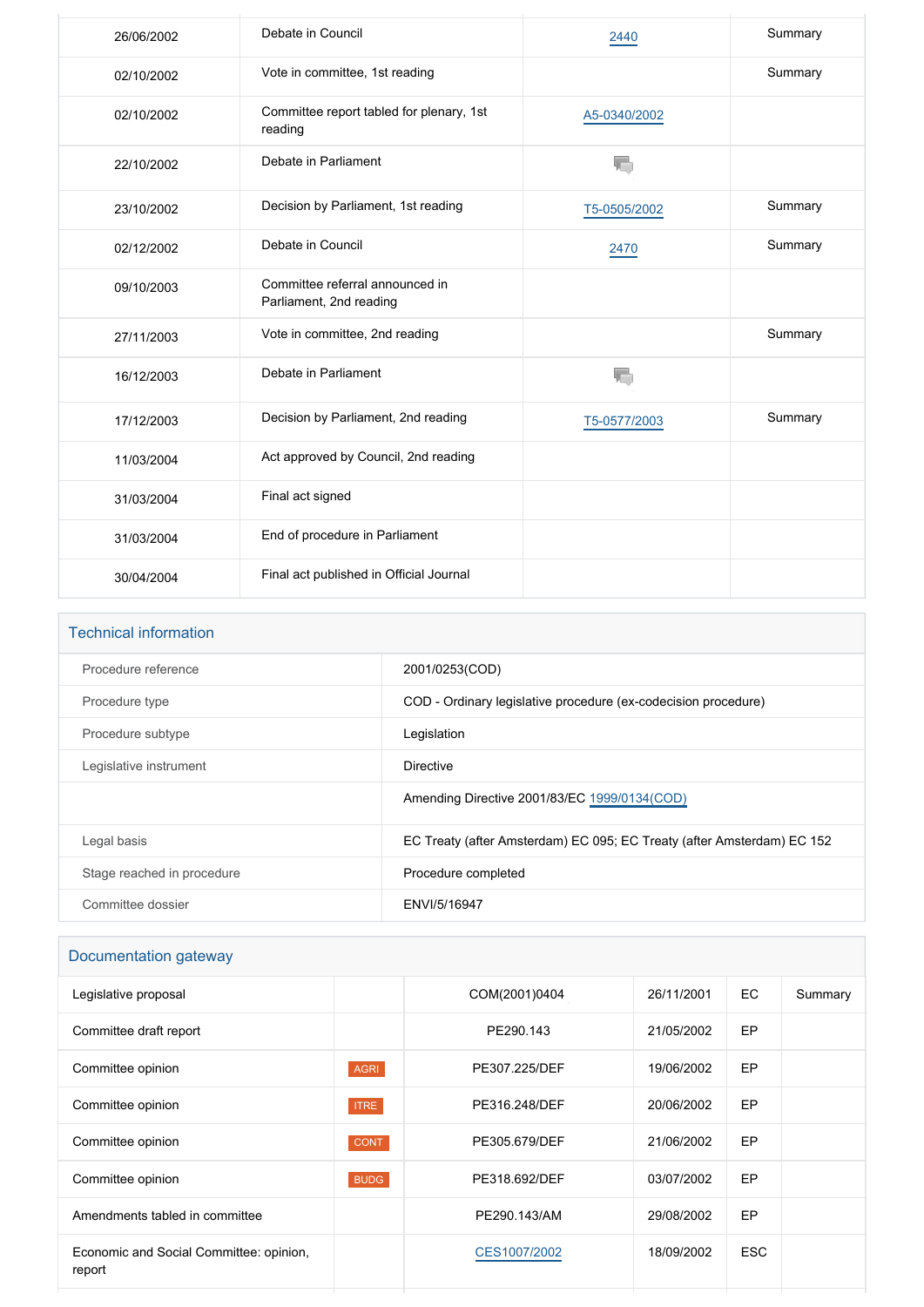| Amendments tabled in committee                                     | PE290.143/AMC                                          | 25/09/2002 | EP  |         |
|--------------------------------------------------------------------|--------------------------------------------------------|------------|-----|---------|
| Committee report tabled for plenary, 1st<br>reading/single reading | A5-0340/2002                                           | 02/10/2002 | EP  |         |
| Text adopted by Parliament, 1st<br>reading/single reading          | T5-0505/2002<br>OJ C 300 11.12.2003, p.<br>0166-0352 E | 23/10/2002 | EP  | Summary |
| Modified legislative proposal                                      | COM(2003)0163                                          | 03/04/2003 | EC  | Summary |
| Council statement on its position                                  | 12155/1/2003                                           | 24/09/2003 | CSL |         |
| Council position                                                   | 10950/3/2003<br>OJ C 297 09.12.2003, p.<br>0041-0071 E | 29/09/2003 | CSL | Summary |
| Commission communication on Council's<br>position                  | SEC(2003)1082                                          | 07/10/2003 | EC  | Summary |
| Committee draft report                                             | PE337.033                                              | 17/10/2003 | EP  |         |
| Amendments tabled in committee                                     | PE337.033/AM                                           | 20/11/2003 | EP  |         |
| Amendments tabled in committee                                     | PE337.033/ANC                                          | 21/11/2003 | EP  |         |
| Committee recommendation tabled for<br>plenary, 2nd reading        | A5-0446/2003                                           | 27/11/2003 | EP  |         |
| Text adopted by Parliament, 2nd reading                            | T5-0577/2003<br>OJ C 091 15.04.2004, p.<br>0133-0298 E | 17/12/2003 | EP  | Summary |
| Commission opinion on Parliament's<br>position at 2nd reading      | COM(2004)0124                                          | 17/02/2004 | EC  | Summary |

#### Additional information

European Commission **[EUR-Lex](http://ec.europa.eu/prelex/liste_resultats.cfm?CL=en&ReqId=0&DocType=COD&DocYear=2001&DocNum=0253)** 

#### Final act

 [Directive 2004/27](https://eur-lex.europa.eu/smartapi/cgi/sga_doc?smartapi!celexplus!prod!CELEXnumdoc&lg=EN&numdoc=32004L0027) [OJ L 136 30.04.2004, p. 0034-0057](https://eur-lex.europa.eu/legal-content/EN/TXT/?uri=OJ:L:2004:136:TOC) Summary

#### Medicinal products for human use: Community code

PURPOSE : to amend Directive 2001/83/EC on the community code relating to medicinal products for human use. CONTENT : In general terms the pharmaceutical legislation needs to be revised (see COD010252), in view of lessons learnt as well as scientific and technical progress. The main amendments are as follows: -the definition of medicinal product is adapted to take account of new therapies and their particular mode of administration. -since the possible duality of certain "borderline" products (medical devices, cosmetics, biocides etc.) has led to differences of opinion as to the applicable legislation, it is proposed that when a product fully meets the definition of a medicinal product, but may also meet the definition of other regulated products, the pharmaceutical legislation should apply. -adaptations are proposed to certain provisions relating to the marketing authorisation application file. -in the case of abridged marketing authorisation procedures, the concept of "essentially similar" medicinal products is abandoned since it actually refers to generic medicinal products, a definition of which is inserted, together with a definition of reference medicinal product. -the administrative protection period for data on the reference medicinal product is harmonised at ten years. -any medicinal product not compulsorily subject to the centralised procedure will be covered by the decentralised or mutual recognition procedure, on condition that it is intended for the market of more than one Member State. These procedures are thus still optional for other medicinal products which represent a therapeutic innovation and will be the procedure of choice for generic medicinal products. -the mutual recognition procedure has been criticised because of difficulties encountered in practice. Added to the general principles of mutual recognition is a new decentralised procedure for medicinal products not yet authorised in the Community, where Member States would cooperate before a decision is taken by one of them. -the establishment of the co-ordination group to whom disagreements are referred under the new decentralised procedures. -the obligation to renew marketing authorisation every five years is removed. (see COD010252) -the referral procedure is amended, and the overall length is reduced from 90 days to 60 days. -Commission decision-making is to be subject to a consultation procedure and a management procedure, depending on the case. -on inspection and surveillance matters, it is proposed that the regulation be extended to cover active substances used as starting materials in the manufacture of medicinal products. Provision is made for issuing certificates of good manufacturing practice attesting compliance with the relevant requirements. -there are provisions to ensure a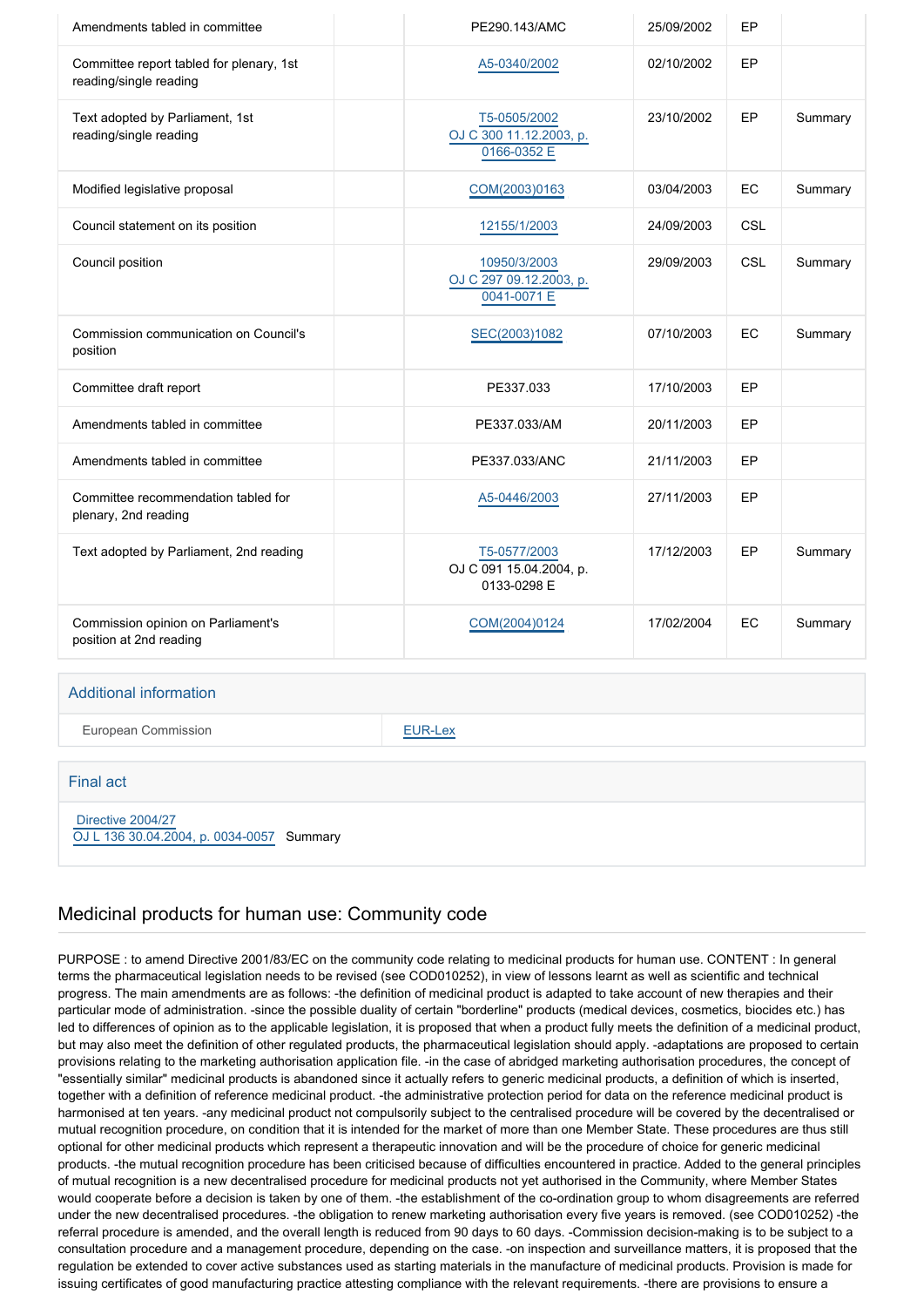greater emphasis on a preventive approach with regard to pharmacovigilance. -the proposal introduces a limited mutual recognition procedure for homeopathy. Invented names may be used. The blanket prohibition on advertising is removed. ?

# Medicinal products for human use: Community code

The Council held a policy debate on the basis of a Presidency questionnaire on three proposals - a Regulation (see COD/2001/0252) and two Directives (this text) and (COD/2001/0254) - the main aims of which are to achieve completion of the single market in the medicinal products sector, to improve the competitiveness of the pharmaceutical industry (particularly small and medium-sized enterprises) and to simplify Community legislation. The Opinion of the European Parliament at first reading should be available in October 2002. Two topics were discussed at this stage following the proceedings of the Working Party: - the scope of the proposal for a Regulation: the text provides for extension of the compulsory centralised Community procedure to medicinal products for human or veterinary use containing new active substances; a majority of delegations wanted to be able to continue to choose between a centralised system and a system of national authorisations with the principle of mutual recognition. Some delegations, however, made distinctions depending on whether the medicinal product was for human or veterinary use. Some delegations said they could support an extension of the scope for medicinal products for human use only. Delegations which recommended an optional system put forward the following main arguments: several delegations wanted the Commission to provide a better definition of medicinal products containing new active substances; several delegations expressed concern regarding the situation of small and medium-sized enterprises and argued that some flexibility was the best solution for them; some delegations expressed fears that extension of a centralised procedure would not take sufficient account of the views of national authorities. As regards medicinal products for veterinary use, some delegations pointed out that, since in some cases their use and authorisation involved only a few regional animal species (e.g. northern Finland), a national authorisation system would be preferable. Some delegations stressed in particular the need to improve the technical resources of the European Agency for the Evaluation of Medicinal Products (EMEA) computerised files, national databases - and to extend its evaluation methods, along the lines of the methods available to the United States Food and Drug Administration. - the new composition of the Management Board of the European Agency for the Evaluation of Medicinal Products (EMEA): under the proposal this Board would consist of four representatives of the Member States, four representatives of the European Parliament, four representatives of the Commission and four representatives of patients and the industry; a very large majority of delegations wanted to maintain representation by Member States only. Two delegations stressed in particular the need for the Management Board to have a composition different from that of the European Food Safety Authority (EFSA) - a consultative body - taking account of the executive role of the EMEA in issuing authorisations for placing medicinal products on the market. The Council agreed to take account of these positions expressed by the Member States when continuing its discussions in the second half of 2002.?

## Medicinal products for human use: Community code

The committee adopted the report by Françoise GROSSETÊTE (EPP-ED, F) tabling a large number of amendments to the proposal under the codecision procedure (1st reading). The main amendments were as follows: - the committee deleted the proposed derogation to the basic rules which would allow the pharmaceutical industry to provide information on medicines for AIDS, asthma and diabetes, on the grounds that this would be the first step toward consumer advertising of prescription medicines in the guise of 'disease education'. The industry was incapable of providing impartial information on its medicines and such information should therefore only come from independent sources; - it was proposed that the Commission should develop an information and education strategy to ensure that all patients could obtain objective, reliable and non-promotional information about medicines and other treatments; - the committee adopted a large number of amendments aimed at ensuring greater transparency and access to information for the public (including publicly-accessible registers and databases on medicinal products), as well as provisions on the legibility and clarity of packaging and patient information leaflets; - to speed up the time within which generic medicines can be brought onto the market, applicants should not be required to provide the results of pre-clinical tests or pre-clinical trials if they can demonstrate that the medicinal product is a generic of a reference medicinal product authorised for eight years in a Member State or in the Community, rather than ten years as proposed by the Commission. The committee added, however, that such a generic medicinal product cannot be manufactured or placed on the market until ten years have elapsed since the first authorisation of the reference product and that, in the case of a biogeneric medical product, pre-clinical tests and/or clinical trials shall be necessary; - generic drugs should be identified in all Member States with the same denomination of the internationally approved chemical name of the active substances and the name of the producer; - authorisation applications should include a confirmation that clinical trials for the medicinal product in question have not been carried out in developing countries unless that product is primarily geared to the domestic market in those countries; - in the first five years after being placed on the market, the package leaflet must bear the phrase 'Newly authorised medicinal product. Please notify any adverse reactions'; - Member States should be able to temporarily authorise the distribution of an unauthorised medicinal product in response to the suspected or confirmed spread of a pathogen which could cause harm.?

# Medicinal products for human use: Community code

The European Parliament adopted, by 504 to 30 with 16 abstentions, the report by Mrs Françoise GROSSETETE (EPP-ED, F) which aims to update an EU code relating to pharmaceutical products, together with a number of amendments. The Parliament voted for a ban on direct advertising such products, thus rejecting the Commission's proposal for a pilot project to allow information to be provided on new drugs to treat diseases such as AIDS, asthma and diabetes. With regard to patent protection, MEPs voted for a period of 10 years, which could be extended to 11 in certain circumstances, with protection for the results of clinical tests during this period. MEPs take the view that this is a sufficient time period to guarantee the viability of new products before allowing generics on the market. Parliament proposes that Member States shall take all appropriate measures to ensure that the procedure for granting an authorisation to place a medicinal product on the market is completed within 150 days of a valid application, including 80 days for scientific data analysis and preparation of the report by the rapporteur. Parliament also wants to see the new rules applying to candidate countries. ?

#### Medicinal products for human use: Community code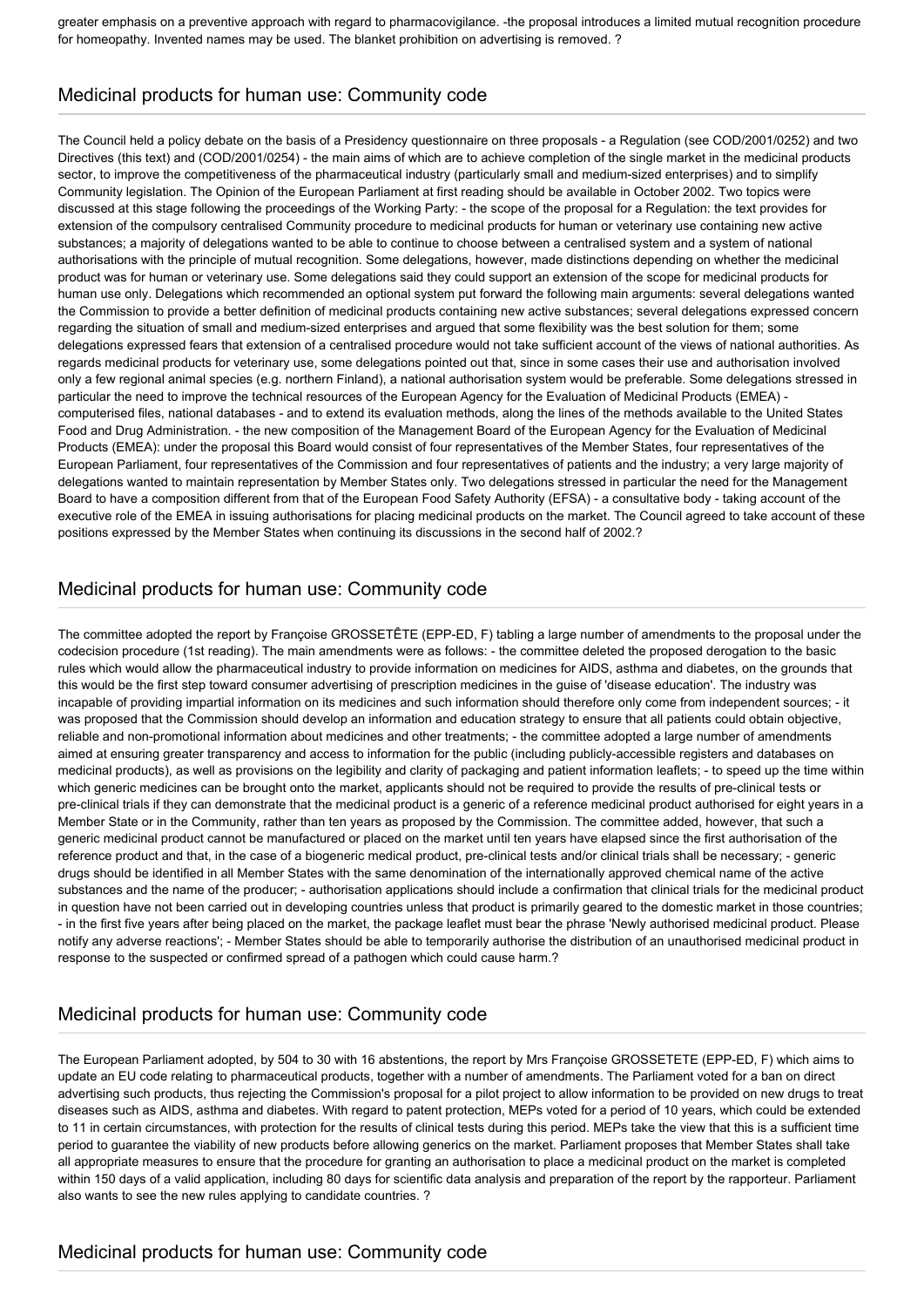The Council held an exchange of views, on the basis of a progress report from the Presidency, on some of the key issues raised by the proposal for a Regulation of the European Parliament and of the Council aimed at amending Community procedures for the authorisation and supervision of medicinal products for human and veterinary use. The Council requested the Permanent Representatives Committee to pursue work actively on the proposal, taking into account the positions expressed by delegations and the opinion of the European Parliament in first reading. In the light of this discussion, the President concluded that: - views continue to differ on the scope of the centralised authorisation procedure, with a slight majority opposed to its extension as regards medicinal products for Human use and a clear majority opposed as regards veterinary medicinal product; - a majority of delegations are favourable to each Member State being represented on the management board of the European Agency for the Evaluation of Medicinal Products; - a majority of delegations are in favour of maintaining a first renewal of market authorisations after five years, with unlimited validity thereafter.?

#### Medicinal products for human use: Community code

The Commission accepted 30 amendments proposed by the European Parliament. These include: - any authorisation, which is not followed within three years by the actual placing on the market of the authorised product, will cease to be valid; - the possibility of unannounced inspections by the competent authorities; - Member States may temporarily authorise the distribution of an unauthorised medicinal product in response to the suspected spread of a pathogen which could cause harm; - clarification that the data protection period of 11 years constitutes the maximum time; - the documents to be submitted by the applicant on the constituents of the medicinal product include the reference to its international non-proprietary name recognised by the WHO; - an applicant has to submit documents to prove that he will be able to meet certain pharmacovigilance obligations; - homeopathic products authorised before December 1993 do not need to be updated according to the new legislation; - the rules of procedure of the coordination group are to be made public; - the committee must specify the time limit for explanations by the applicant; - the Commission must prepare a draft decision in 15 and not 30 days; - the Rules of Procedure of the Standing Committee must be made public. The Commission accepted 48 amendments in part or in principle. These include: - the change in the period of validity foe the marketing authorisation. The latter for new medicinal products must initially be limited to five years' validity. After the first renewal, the marketing authorisation shall be considered to be valid indefinitely; - further clarification on the definition of a medicinal product. A reformulation is required to refer, in addition to pharmacological action, to immunological and metabolic action; - the deletion of certain parts of the definition of a homeopathic medicinal product. There is a rewording to reintroduce the reference to homeopathic stocks, which are an important step in the production of a homeopathic medicinal product; - the introduction of a definition of the risk/benefit balance; - the situation that a given product could fulfil the definition of different regulatory regimes. This excludes food, food supplements, medical devices and cosmetics from the scope of the Directive; reinforcement of the arbitration procedures. The option to refer to the Agency will be made into an obligation in the cases of referral where a Community interest is involved. A requirement for the marketing authorisation holder, and, within the limits of their responsibilities, the distributors, to provide suitable supplies; it is compulsory for Member States to take measures to require doctors and other healthcare professionals to report adverse reactions The Commission rejected 79 amendments proposed by the Parliament. These include: - the requirement for generic medicinal products authorised bythe Member States to be identified with the same denomination; - amendments which introduce the possibility of conducting the tests and trials needed for authorisation, submitting the application for authorisation, and authorising generic medicinal products during the ten year period of data protection; - amendments which require the competent authorities to set up a website containing information on the medicinal product and to include its address on the packaging; including patients as a source of information adverse reactions that is forwarded directly to the holder of marketing authorisations; the proposal that a new category of medicinal product "herbal health product" be introduced.?

# Medicinal products for human use: Community code

The Council's common position incorporates 20 amendments adopted by the European Parliament, which had been taken up unchanged in the Commission's amended proposal. In addition, the Council has accepted in part or in principle 42 amendments adopted by the European Parliament, which have been endorsed at least partially or in principle in the Commission's amended proposal. The Council has agreed on a number of changes, including editorial ones, to clarify the provisions of the text, to update terminology or to align the text with the proposal for a Regulation and the proposal for a Directive on medicinal products for veterinary use. The more substantial changes are described below: deletion of the possibility to extend the data protection period to 11 years when a new therapeutic use is found for a new product; - deletion of the proposal to harmonise of the legal status of a medicinal product; - the Council has changed the provision on the choice of Committee procedure in relation to decisions to be taken by the Commission following an opinion from the scientific committee. The Council does not consider it consistent with Decision 1999/468/EC to have two different procedures for decisions having the same object and believes that the management procedure is the appropriate procedure to apply for these decisions; - the Council has provided for the possibility of adoption of amendments to the arrangements concerning the periodic safety update reports through a Committee procedure in the light of experience gained; - to improve availability of medicines - particularly in smaller markets - a new article 126a has been introduced that will allow a Member State for public health reasons and under certain circumstances to grant an authorisation for a medicinal product authorised in another Member State; - Article 32 (5) of the Directive allows for the scientific committee to give recommendations for conditions and restrictions in respect of nationally authorised products. The new Article 127a provides for adoption through comitology of decisions requiring Member States to implement such conditions and restrictions in relation to the safe and effective use of centrally authorised products, including vis-à-vis third parties. Other changes include: - adjusting some time limits in relation to the evaluation procedure; - strengthening the supervision powers of the competent authorities by providing them with the explicit right to request the submission of data from the marketing authorisation holder at any time (Article 23); - a new Article 23a has been inserted that requires the marketing authorisation holder to inform the competent authorities of the date of marketing of the medicinal product and any withdrawal from the market of the product; - extending the requirements on good manufacturing practice to certain excipients; - extending the duty of the marketing authorisation holder to report adverse reactions occurring in the territory of a third country; - extending the scope of the provision in Article 111 on inspections. ?

# Medicinal products for human use: Community code

The committee adopted the report by Françoise GROSSETÊTE (EPP-ED, F) amending the Council's common position under the 2nd reading of the codecision procedure. It retabled a number of key amendments adopted by Parliament at 1st reading which had not been accepted by Council: - the procedure for granting a marketing authorisation for medicinal products should be completed within 150 days (rather than 210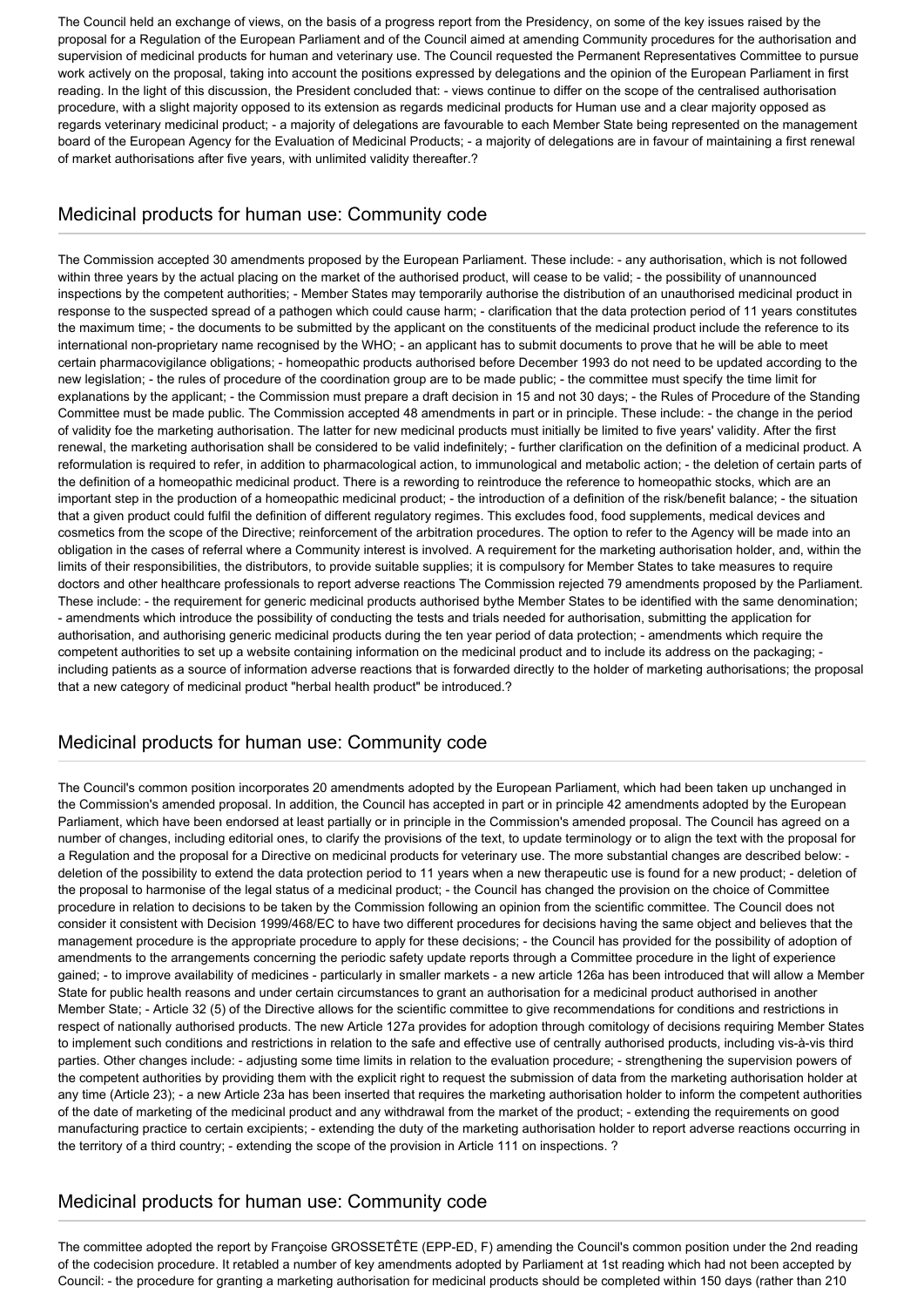days as proposed) after a valid application has been submitted, including 80 days for scientific data analysis and preparation of the assessment report; - for the purposes of authorising medicinal products for human use, clinical trials carried out in a developing country should not be recognised, unless the product concerned primarily benefits the population of that country; - as regards data protection for pharmaceutical companies, it should be possible to extend the ten-year protection period up to a maximum of eleven years if, during the first eight of those ten years, the marketing authorisation holder obtains an authorisation for new therapeutic indications bringing "significant clinical benefit" in comparison with existing therapies; - a new article should be inserted on the procedure for the granting of compulsory licences, in the light of the WTO decision of 30 August 2003 on implementing paragraph 6 of the Doha Declaration on the TRIPS Agreement and Public Health; - after consulting patients', doctors', consumers' and pharmacists' organisations, Member States and other interested parties, the Commission should present a report on current practice with regard to information provision - particularly on the Internet - and its risks and benefits for patients. If appropriate, the Commission should put forward proposals setting out an information strategy to ensure good quality, objective, reliable and non-promotional information on medicinal products and other treatments. The question of the information source's liability should also be addressed; - national authorities should set up a publicly accessible database, independent of pharmaceutical companies, containing updated package leaflets for all pharmaceutical products licensed for sale or dispensing. The database should be structured in such a way as to make a comparison possible of the information available for all medicinal products; - Member States should set up appropriate collection systems for unused or time-expired medicinal products via pharmacies; - activities connected with pharmacovigilance, the functioning of communication networks and market surveillance should receive public funding. ?

## Medicinal products for human use: Community code

The European Parliament adopted a resolution drafted by Francoise GROSSETETE EPP-ED, France) making some amendments to the Council's common position. The amendments adopted by Parliament were agreed in advance with the Council for both human and veterinary products: - in order to take account both of the emergence of new therapies and of the growing number of so-called "borderline" products between the medicinal product sector and other sectors, the definition of "medicinal product" should be modified so as to avoid any doubt as to the applicable legislation when a product, whilst fully falling within the definition of a medicinal product, may also fall within the definition of other regulated products; - biological medicinal products similar to a reference medicinal product do not usually meet all the conditions to be considered as a generic medicinal product mainly due to manufacturing process characteristics, raw materials used, molecular characteristics and therapeutic modes of action. When a biological medicinal product does not meet all the conditions to be considered as a generic medicinal product, the results of appropriate tests should be provided in order to fulfil the requirements related to safety (pre-clinical tests) or to efficacy (clinical tests) or to both; - environmental impact must be assessed and, on a case-by-case basis, specific arrangements to limit it must be envisaged. In any event this impact should not constitute a criterion for refusal of a marketing authorisation; - if, during the first eight years of ten years given for marketing protection, the marketing authorisation holder obtains an authorisation for one or more new therapeutic indications which, during the scientific evaluation prior to their authorisation, are held to bring a significant clinical benefit in comparison with existing therapies, the protection can be extended to a maximum of eleven years; - Member States should also take all appropriate measures to ensure that the procedure for granting a marketing authorisation for medicinal products is completed within a maximum of 210 days of the submission of a valid application; - within three years the Commission will, following consultations with patients' and consumers' organisations, doctors' and pharmacists' organisations, Member States and other interested parties, present to the European Parliament and the Council a report on current practice with regard to information provision - particularly on the Internet - and its risks and benefits for patients. Following analysis of the above data, the Commission shall, if appropriate, put forward proposals setting out an information strategy to ensure goodquality, objective, reliable and non-promotional information on medicinal products and other treatments and shall address the question of the information source's liability; - appropriate collection systems must be in place for medicinal products that are unused or have expired; - Member States must ensure that members of staff of the competent authority responsible for issuing authorisations, rapporteurs and experts concerned with the authorisation and surveillance of medicinal products have no financial or other interests in the pharmaceutical industry which could affecttheir impartiality; - the name of the medicinal product must also be expressed in Braille format on the packaging. The marketing authorisation holder should ensure that the package information leaflet is made available on request from patients' organisations in formats appropriate for the blind and partially-sighted. Member States should ensure that appropriate collection systems are in place for medicinal products that are unused or have expired.?

#### Medicinal products for human use: Community code

The Commission can accept in full the 32 amendments to the Council's common position adopted by Parliament on the proposal for a regulation, the 30 amendments to the Council's common position adopted by Parliament on the proposal for a directive on medicinal products for human use and the 22 amendments to the Council's common position adopted by Parliament on the proposal for a directive on veterinary medicinal products. The Commission notes the convergence of views between the three institutions on the general approach and on the most important issues regarding the compulsory field of application of the centralised procedure, the administrative structure of the agency, the period of data protection, definitions, information for patients and the assessment of the environmental impact. The amendments adopted by Parliament mainly concern the issues of the compulsory field of application of the centralised procedure, the period of data protection and the administrative structure of the agency as far as the regulation is concerned, and the definitions, period of data protection, information for patients and assessment of the environmental impact as regards the two directives on medicinal products for human use and veterinary use.?

#### Medicinal products for human use: Community code

PURPOSE : to reform Community pharmaceutical legislation. LEGISLATIVE ACT : Directive 2004/27/EC of the European Parliament and of the Council amending Directive 2001/83/EC on the Community code relating to medicinal products for human use. CONTENT : the Council adopted a package of Community legislation on pharmaceuticals, updating the existing rules with the aim of responding to technical and scientific innovations whilst maintaining a high level of health protection and continuing to ensure the proper functioning of the EU's internal market in the pharmaceuticals sector. The four main objectives of this package are particularly relevant: - to guarantee a high level of public health protection, particularly by providing patients, as swiftly as possible, with innovative and reliable products and by increasing market surveillance by reinforcing monitoring and pharmacovigilance procedures; - to complete the internal market in pharmaceutical products while taking account of the implications of globalisation, and to establish a regulatory and legislative framework that favours the competitiveness of